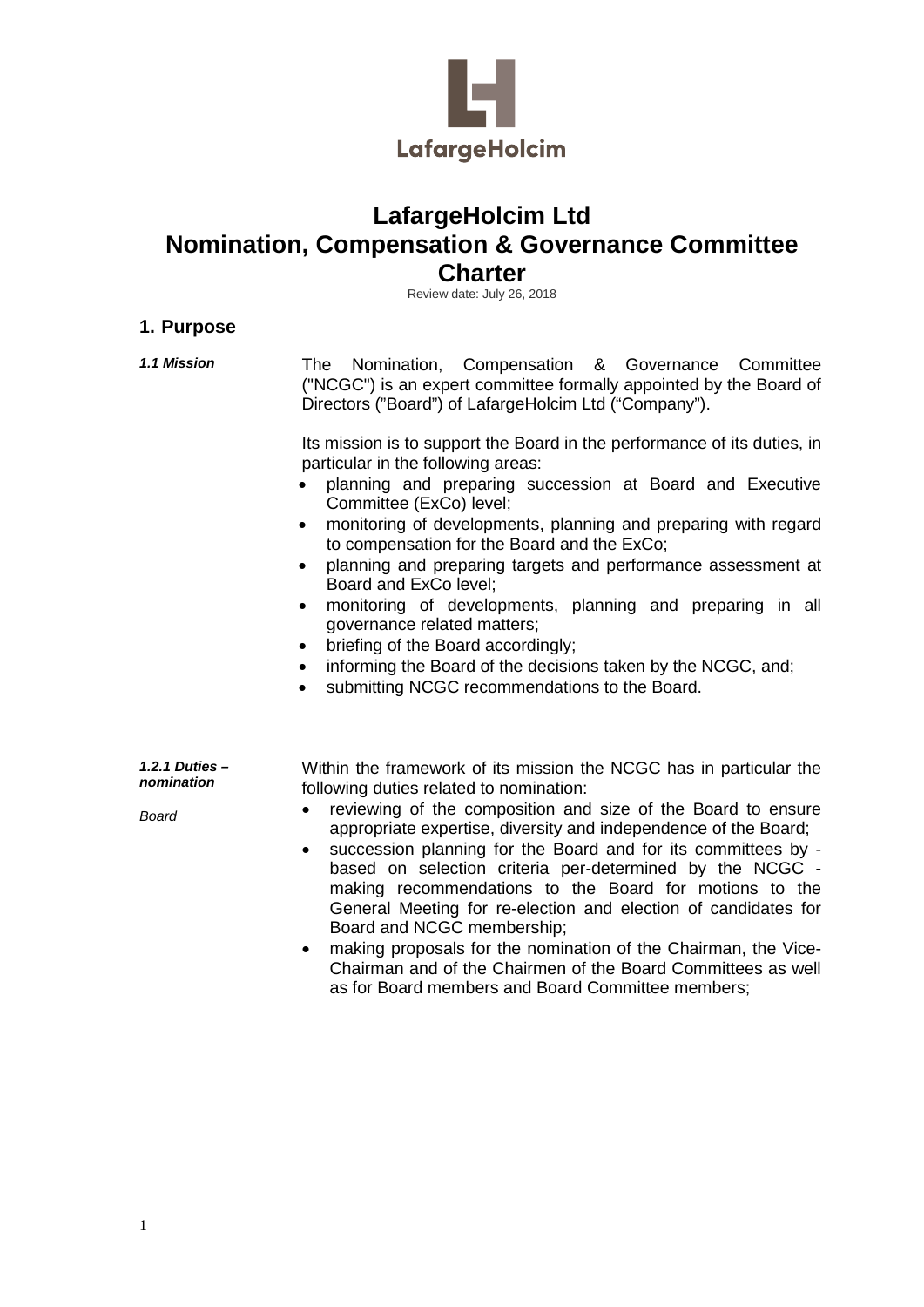

| 1.2.2 Duties $-$<br>nomination (cont.) |                                                                                                                                                                                                                                                                                                                                                                                                                                                                                                                                                                                         |
|----------------------------------------|-----------------------------------------------------------------------------------------------------------------------------------------------------------------------------------------------------------------------------------------------------------------------------------------------------------------------------------------------------------------------------------------------------------------------------------------------------------------------------------------------------------------------------------------------------------------------------------------|
| CEO / ExCo                             | determination of selection criteria for the succession of CEO and<br>$\bullet$<br>ExCo Members;<br>succession planning for the CEO and ExCo Members for<br>٠<br>recommendation of nominations to the Board;                                                                                                                                                                                                                                                                                                                                                                             |
| Other matters                          | taking note of the succession planning for the Area Managers;<br>٠<br>taking note of the succession planning for the corporate function<br>$\bullet$<br>heads;<br>taking note of the succession planning of the executive<br>$\bullet$<br>committees of the 10 Group companies with the highest<br>turnover, and;<br>submitting motions to the Board of Directors in other nomination<br>$\bullet$<br>-related issues.                                                                                                                                                                  |
| $1.2.3$ Duties $-$<br>compensation     | Within the framework of its mission the NCGC has in particular the<br>following duties related to compensation:                                                                                                                                                                                                                                                                                                                                                                                                                                                                         |
| Board                                  | taking note of the compensation of the Board for the last period;<br>$\bullet$<br>preparing for submission to the Board of the motions to the<br>$\bullet$<br>General Meeting regarding the compensation of the members of<br>the Board for the next period and providing the Board with<br>elements of comparison and benchmarking with market practice;                                                                                                                                                                                                                               |
| CEO / ExCo                             | taking note of the compensation of the CEO and ExCo for the<br>last period;<br>preparing for submission to the Board of the motions to the<br>General Meeting regarding the compensation of the CEO and<br>ExCo for the next period;<br>defining and implementing the rules for the determination of the<br>$\bullet$<br>variable mid-term and long-term remuneration while taking care<br>to ensure these rules are compatible with the annual evaluation<br>of the ExCo Member's performance assessment and with the<br>mid-term and long-term strategy of the Company and the Group; |
| Other matters                          | being informed of the remuneration policy concerning the<br>leadership personnel of the Company (other than the ExCo) and<br>of its Group companies and examining the coherence of this<br>policy;<br>reviewing and advising of the board on the information disclosed<br>٠<br>in the remuneration section of the annual report, and;<br>submitting motions to the Board of Directors in<br>other<br>compensation-related issues.                                                                                                                                                       |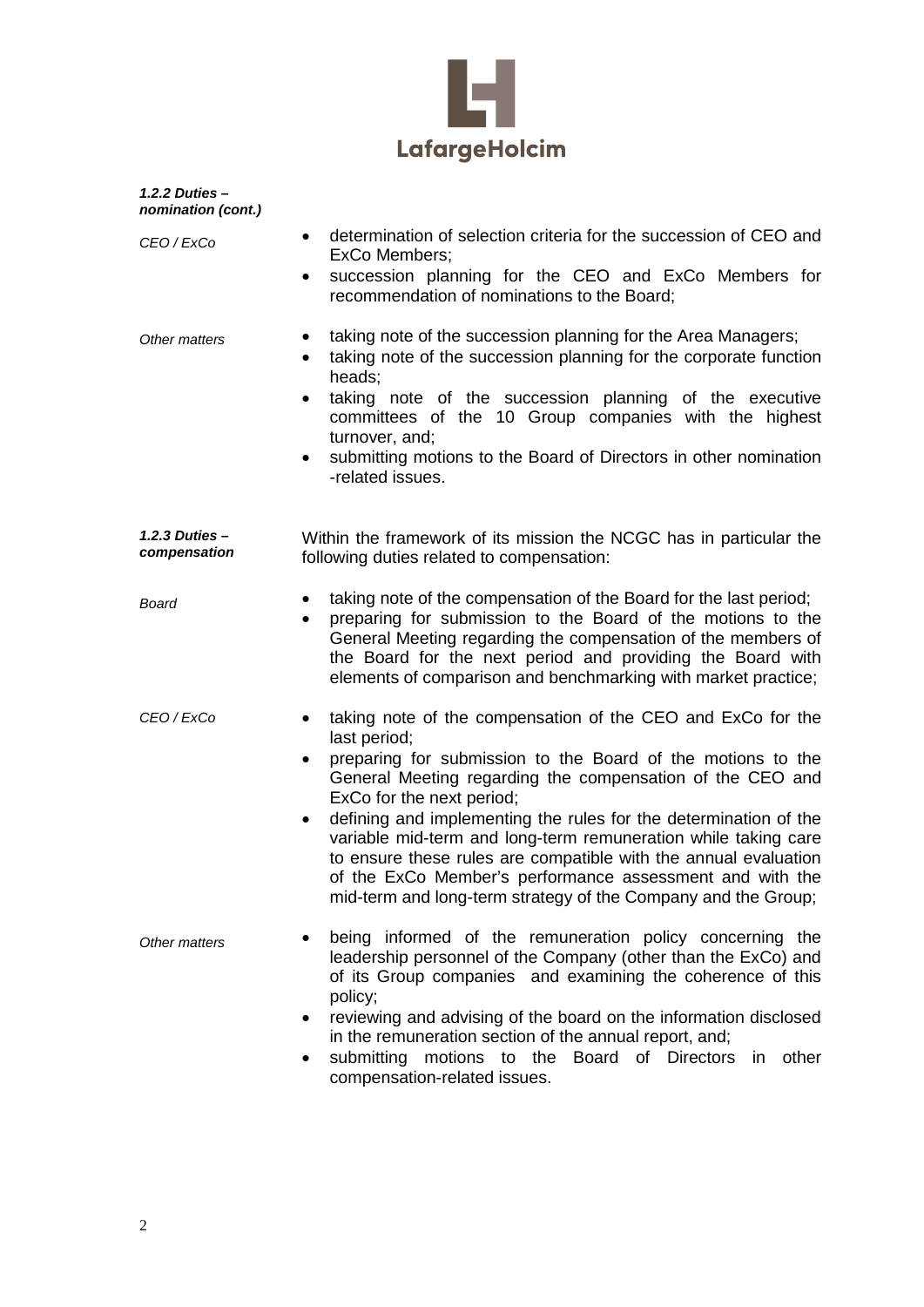

| 1.2.4 Duties -<br>objectives | Within the framework of its mission the NCGC has in particular the<br>following duties related to objectives and assessment:                                                                                                                                                                                                                                                                                                                                                                                                                                                                                                                                                                                                                                                            |
|------------------------------|-----------------------------------------------------------------------------------------------------------------------------------------------------------------------------------------------------------------------------------------------------------------------------------------------------------------------------------------------------------------------------------------------------------------------------------------------------------------------------------------------------------------------------------------------------------------------------------------------------------------------------------------------------------------------------------------------------------------------------------------------------------------------------------------|
|                              | advise and motion to the Board for the objectives for the current<br>year for the CEO based on a proposal submitted jointly by the<br>Chairman and the CEO;<br>advise and motion to the Board for the Group objectives for the<br>$\bullet$<br>current year of the individual ExCo members based on proposal<br>submitted by the CEO, and;<br>advise and motion to the Board for remuneration policy for CEO,                                                                                                                                                                                                                                                                                                                                                                           |
|                              | ExCo.                                                                                                                                                                                                                                                                                                                                                                                                                                                                                                                                                                                                                                                                                                                                                                                   |
| 1.2.5 Duties -<br>assessment | Within the framework of its mission the NCGC has in particular the<br>following duties related to objectives and assessment:                                                                                                                                                                                                                                                                                                                                                                                                                                                                                                                                                                                                                                                            |
|                              | in view of forthcoming re-elections: review/performance<br>assessment of the members of the Board presented by the<br>Chairman of the NCGC, jointly with the Statutory Chairman;<br>assessment of last year's performance of the CEO based on a<br>٠<br>proposal submitted by the Chairman;<br>assessment of last year's performance of the individual ExCo<br>٠<br>members based on proposal submitted by the CEO;<br>preparation of proposal to the Board for the assessment of the<br>Chairman;<br>conducting of yearly self-assessment of the NCGC in respect of<br>the previous year, and;<br>submission of motions to the Board of Directors in other<br>$\bullet$<br>objectives and assessment-related issues, including assessment<br>of high potentials and talent management. |
| 1.2.6 Duties -<br>governance | Within the framework of its mission the NCGC has in particular the<br>following duties related to governance, avoiding duplication with<br>respective duties of other committees:                                                                                                                                                                                                                                                                                                                                                                                                                                                                                                                                                                                                       |
|                              | dealing with all corporate governance related matters in line with<br>the mandate given to the NCGC as per this NCGC charter;<br>assessing<br>monitoring<br>of developments<br>and<br>corporate<br>governance, including regular review of relevant structures;<br>analyzing of the external perception of corporate governance at<br>the Company;<br>ensuring that the Company's governance rules remain effective<br>$\bullet$<br>and among the best in the market;<br>reviewing proposals to be made to the Board for the amendment<br>of the Articles of Incorporation, the organizational rules, the<br>functions diagram and the committee charter;                                                                                                                               |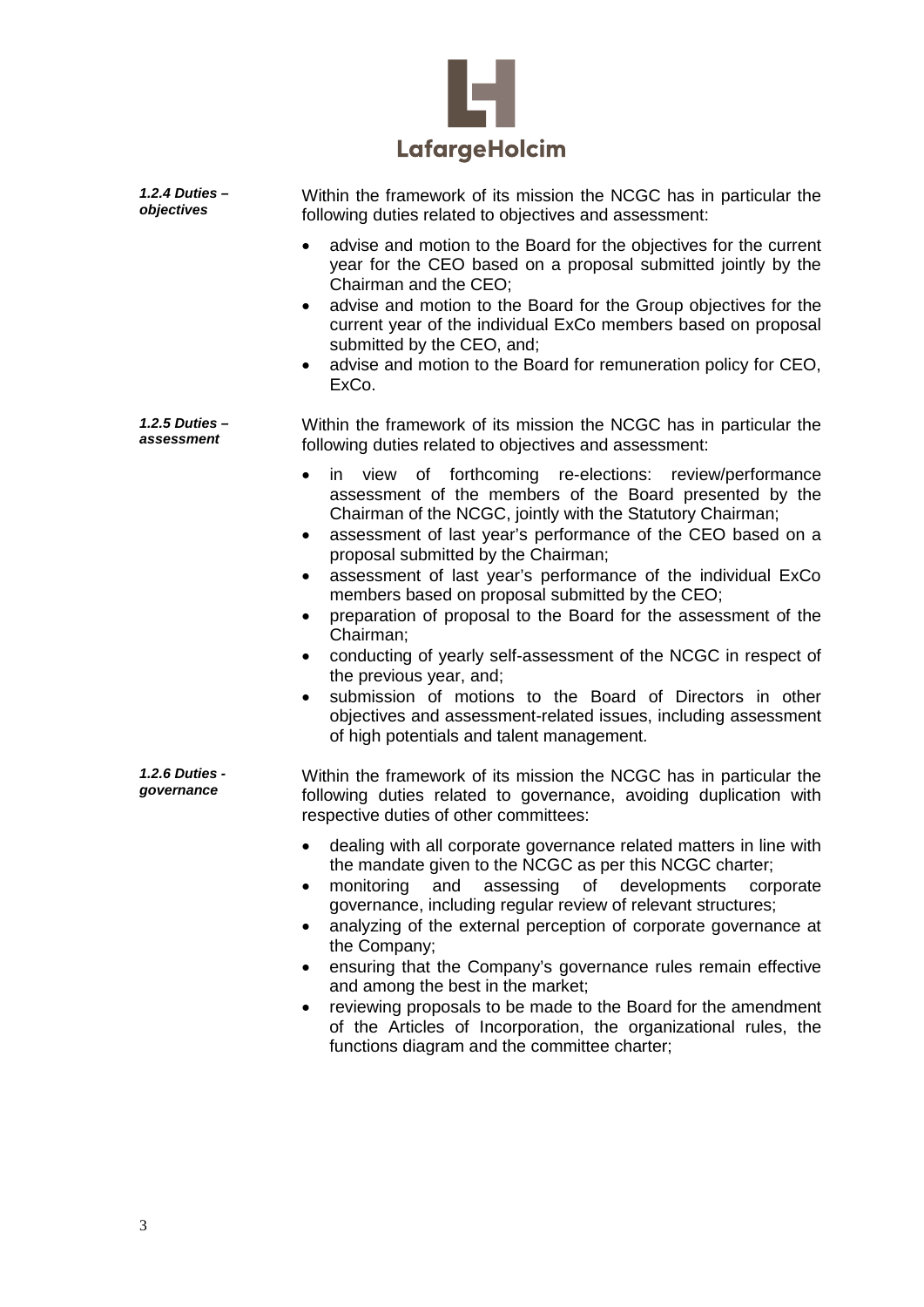

*1.5. Duties –*

- *governance* (cont.) reviewing proposals to be made to the Board to amend the code governance (cont.) of conduct, the overall policy landscape and the policies and directives approved by the Board;
	- reviewing the criteria for the determination of the independence of directors;
	- giving its prior approval before the CEO and ExCo members accept a board or other significant mandate on the board of a company outside of the Group and inform the Board;
	- submission of motions to the Board of Directors in other governance-related issues;
	- reviewing the annual assessment of the functioning and effectiveness of the Board prepared by the Chairman for submission to the Board;
	- reviewing and advising of the board on the information disclosed in the corporate governance section of the annual report and;
	- reviewing conflicts and related party transactions.

#### **2. Powers**

|  | 2.1 Collection of<br>information and<br>assistance | The NCGC is empowered by the Board to collect all information and<br>assistance from within the Company that is needed to perform the<br>specific tasks and duties imposed upon it by this NCGC Charter. |
|--|----------------------------------------------------|----------------------------------------------------------------------------------------------------------------------------------------------------------------------------------------------------------|
|--|----------------------------------------------------|----------------------------------------------------------------------------------------------------------------------------------------------------------------------------------------------------------|

*2.2 Professional support* The NCGC is authorised by the Board to obtain subject-specific professional consultancy services from third parties.

#### **3. Composition**

- *3.1 Qualification requirements* The NCGC consists of at least four members of the Board with the following qualification requirements:
	- all members of the NCGC shall be independent based on Appendix 1 to the Swiss Code of Best Practice for Corporate Governance;
	- all members of the NCGC shall have basic knowledge in the field of succession planning, assessment, nomination and remuneration of members of the Board and executives, and;
	- all members of the NCGC shall have basic knowledge in the field of Corporate Governance.
- *3.2 Chairman* The NCGC constitutes itself and elects its Chairman from among its members who has no casting vote in case of a tie.